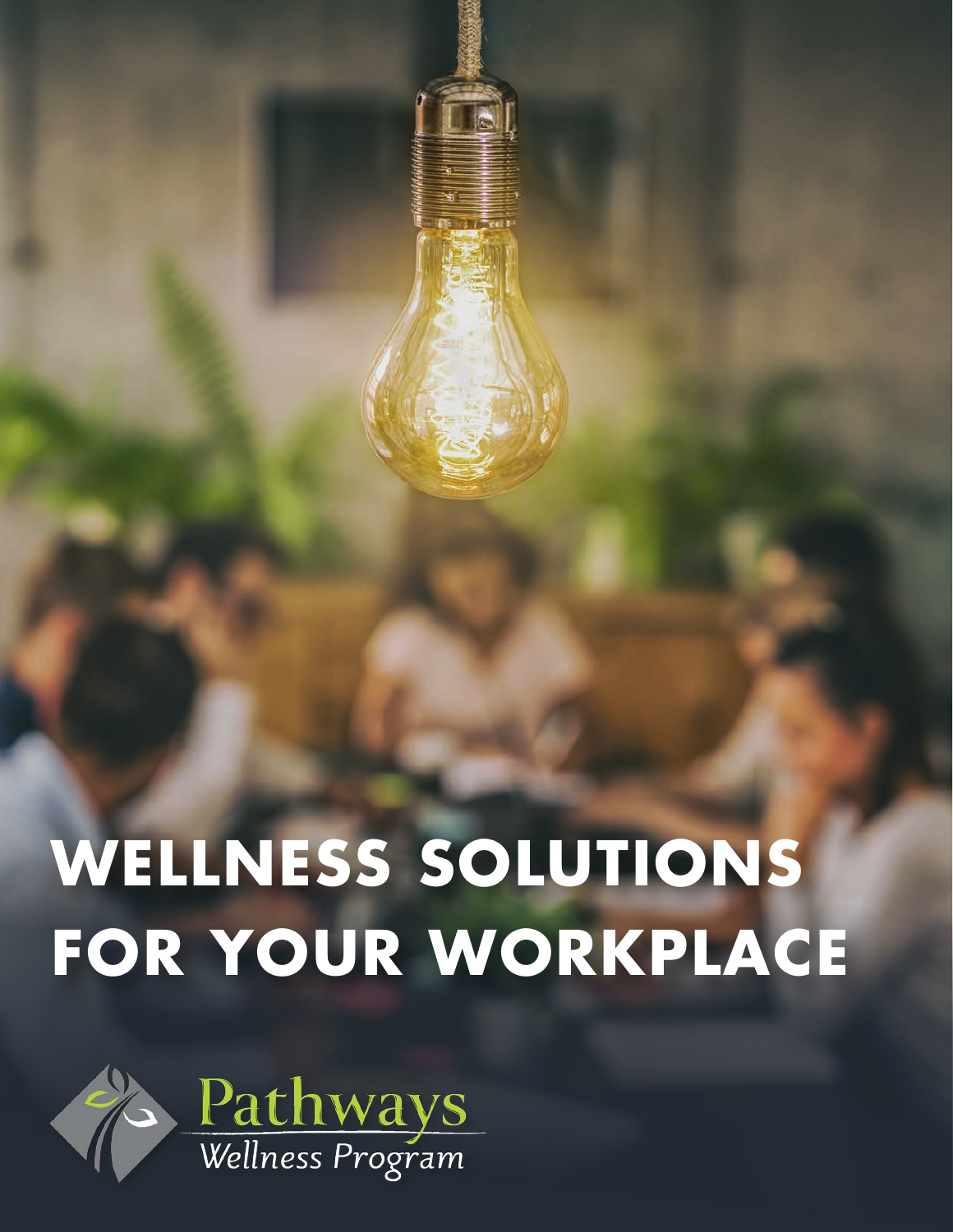

### **EASILY PRICED FOR SMALL BUSINESS**

Call us for a free demo **412.563.8800**

| <b>Pathways</b><br>Wellness Program                                                                                                       |                             |
|-------------------------------------------------------------------------------------------------------------------------------------------|-----------------------------|
| <b>Wellness Portal</b>                                                                                                                    |                             |
| Welcome, provide your login information below.<br>Username<br>Password<br>Forgot password? (Login)<br>Click here to create a new account. |                             |
| Contact   Terms & Conditions   Privacy Policy<br>@1996-2021 Cerner Wellness All Rights Reserved                                           | athways<br>Wellness Program |



Pathways is Your Partner in Wellness

412-563-8800 | pathwayswellnessprogram.com 733 Washington Road, Suite 102, Pittsburgh, PA 15228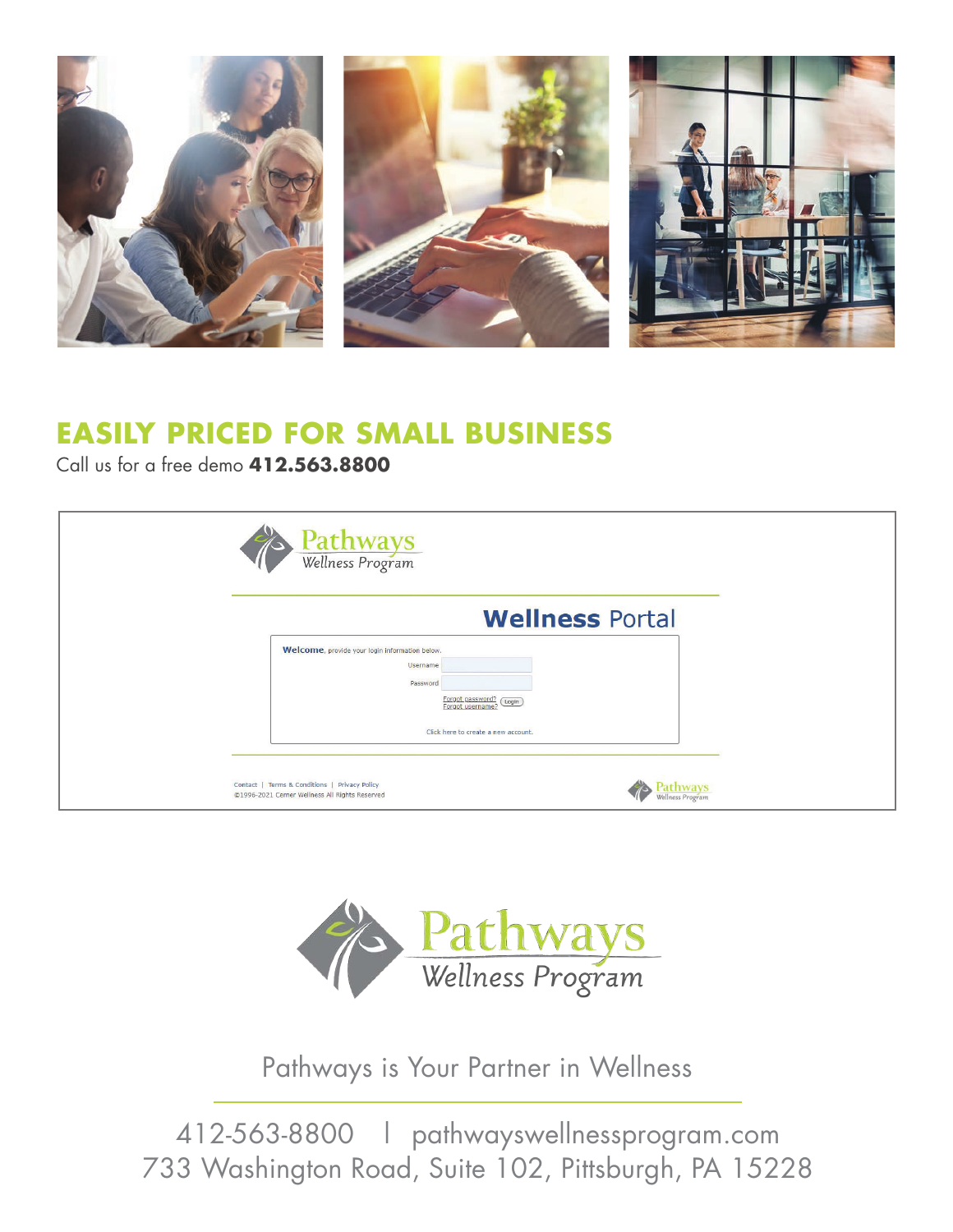### **TAILORED WELLNESS PROGRAMS**

Pathways is your partner in wellness!

Pathways is working on keeping those you serve healthy and safe. COVID -19 testing & immunizations are available – at your workplace or at our weekly clinic. Register online to schedule your appointment.



## **ONSITE WELLNESS SOLUTIONS**

Let us bring wellness to you! Our suite of onsite wellness offerings will enable your group to keep doing what they do best – achieve the goals of your organization.